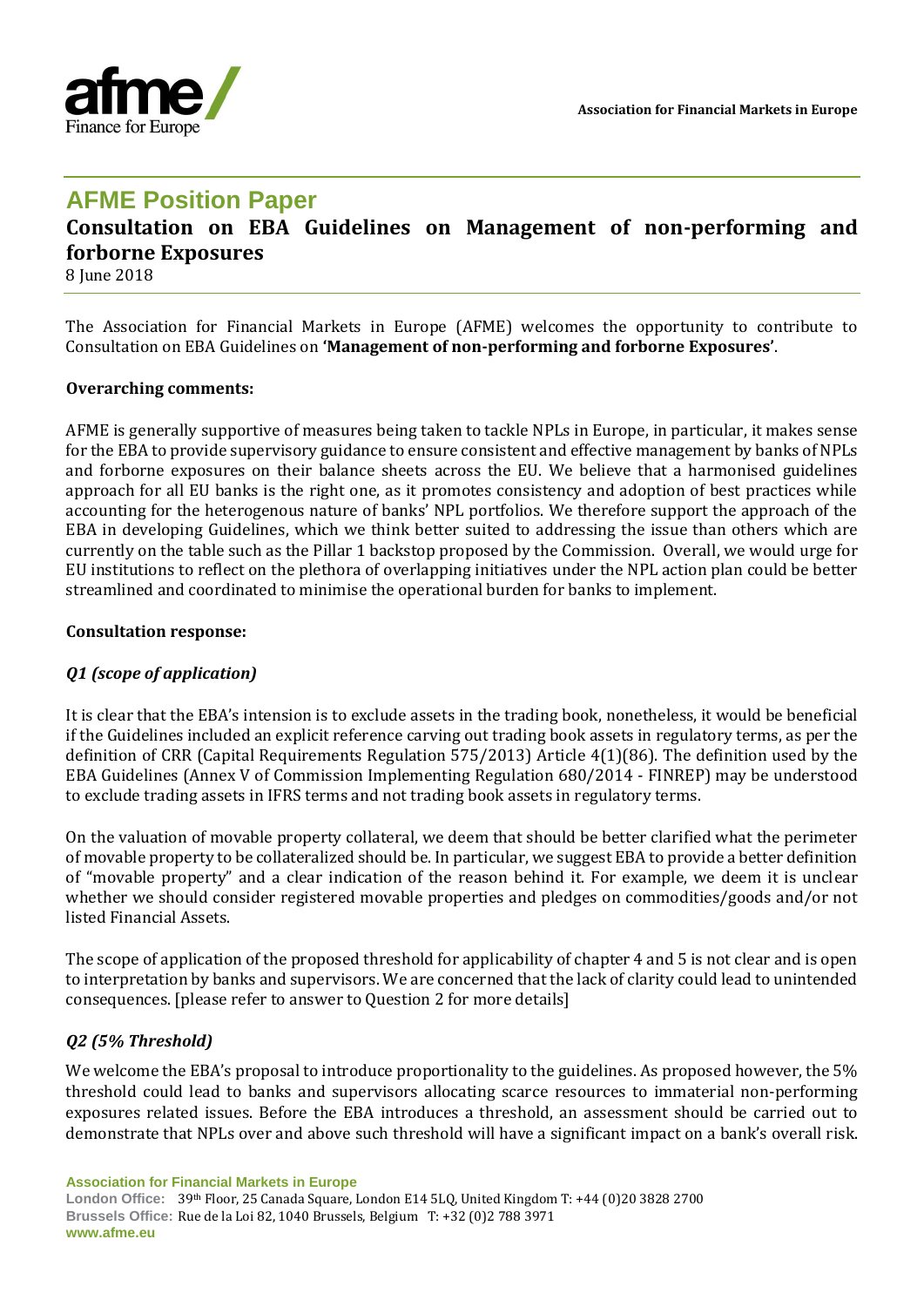If a target is set, then we would recommend using a firm's risk appetite and stress testing framework to set a more meaningful target recognising the differing product mix and risk profile of each firm.

There are also several other impracticalities arising out of the EBA's proposed threshold which should be considered in the finalisation of the guidelines:

First, the guidelines are not clear on the level of application of the threshold relevant to applicability of Chapters 4 and 5, which could lead to a wide range of interpretation. It is not clear if it is applied at a consolidated level only, or, as some paragraphs refer to, it should be applied to the portfolio (industry, country level). On this basis, it could imply that a bank with an elevated portfolio for a country will need an NPE strategy even if this portfolio is immaterial compared to its total loans. The threshold should be applied at consolidated level only, or alternatively at a lower level but with materiality threshold against total loan book. This would reflect the benefits of large diversified financial groups where the ability to lend is determined by the overall capital position rather than any specific (potentially small) portfolio.

Second, we believe that monitoring the gross NPL ratio for determination of applicability of chapters 4 and 5 is not sufficiently clear. There are practical and legal reasons for banks not systematically write off nonperforming exposures and fully provision instead, e.g. write off can be interpreted as debt forfeiting in some jurisdictions or would severely impair the recovery value. In those cases, institutions may display elevated gross NPL ratio, while the net NPL ratio remains low. We recommend that monitoring should just consider the net NPL ratio in relation to the threshold for sake of clarity.

Finally, we welcome the statement of paragraph 19 of the "Background and Rationale" chapter that the 5% threshold does not act as an automatic trigger. The guidelines should however recognize the need for an expert judgement where NPL reduction actions already made by the institutions as the most relevant driver. The level of NPLs should be considered holistically as part of a firm's overall risk management and addressed through the regular dialogue between firms and regulators. Experience is that any setting of targets brings the risk of unintended consequences. Management of exposures in difficulty is a key part of a bank's duty of care to its customers and any target threatens this delicate relationship with clear conduct risks. This is especially the case if there are "time-bound quantitative targets" for reduction. Setting such a threshold may encourage some institutions to target their NPL ratios, which may not be compatible with best practice with respect to NPL recognition and management. Further, if the measures also include forbearance accounts, then this might mean that deserving customers in financial distress would not be granted forbearance to prevent reaching the threshold. Similarly, for foreclosed accounts; waiting to foreclose / dispose of a property purely to meet a target (e.g. para 38 of 4.3.3) could erode customer equity in a declining house price market and would be detrimental. We note that paragraph 50 mentions staff being incentivised to reach targets set by NPE reduction strategy – historically these types of incentives have proved counter-productive to customer outcomes.

## *Q3 (timeline)*

Banks are currently adjusting their systems to comply with the reporting requirements of the ECB Guidance. Such IT adjustments take significant time, and the proposed implementation date of the EBA guidelines by January 2019 therefore would be extremely challenging for banks, given the Annexes contain significant data requirements on top of those required by the ECB. The annexes of the EBA guidelines also include some key metrics which would benefit from being revised or clarified. A more realistic timeframe for banks to comply with these reporting requirements would be from 2020, possibly later in relation to collateral reporting. Moreover, we clearly urge the EBA to ensure the reporting requirements in the EBA Guidelines are aligned with the ECB Guidance requirements.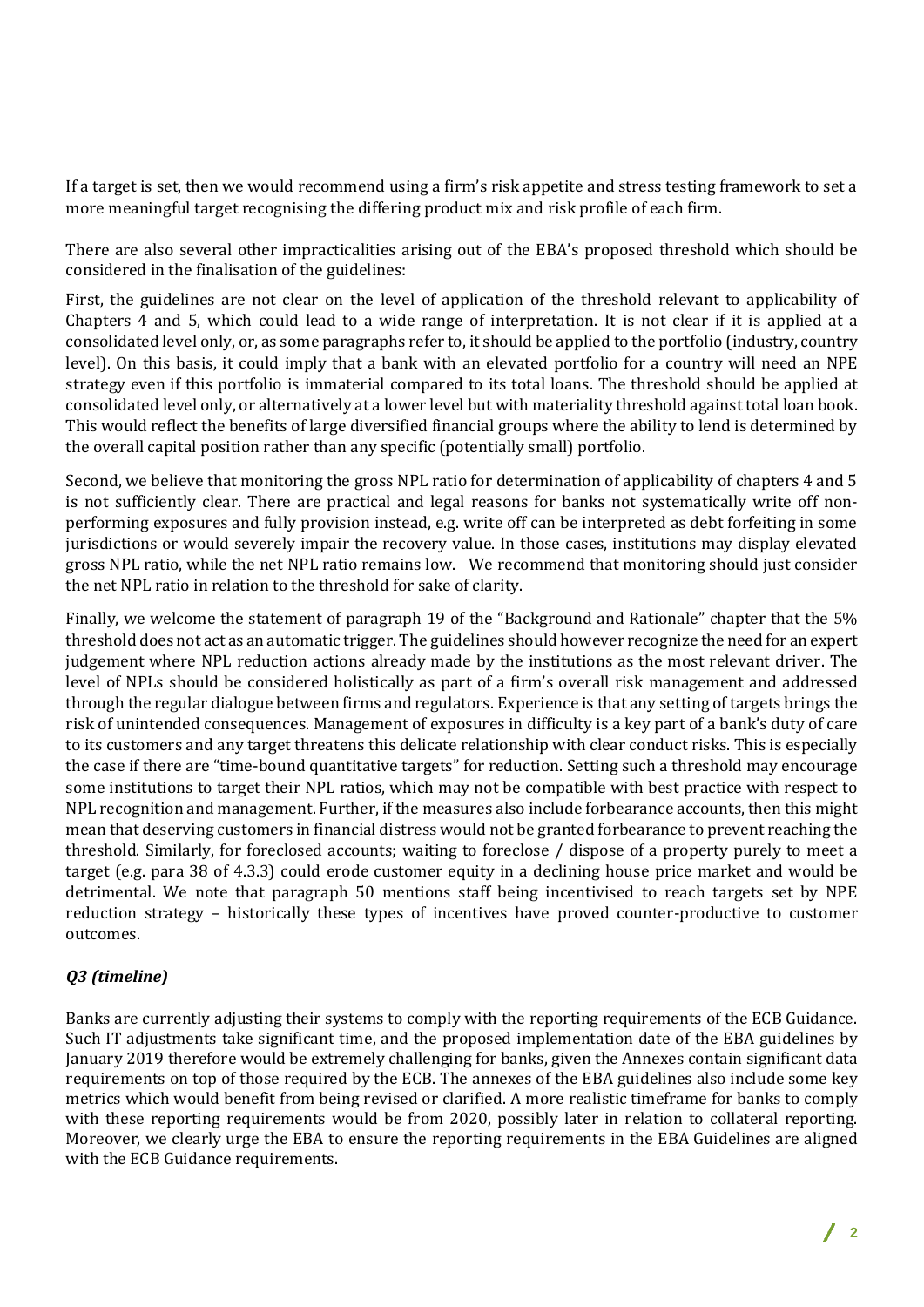We would like to highlight that, although the NPE Guidelines makes explicit reference to the EBA Guidelines on the application of the definition of default and Commission Delegated Regulation (EU) 2018/71 on materiality threshold in relation to certain criteria used for the identification of default (paragraph 149 (Past due criterion), paragraph 150 (Indications of unlikeliness to pay) and paragraph 166 (Consistent application of definition of non-performing)), it does not require explicitly alignment regarding other criteria that should be applied (paragraph 159 (Exit from non-performing status) and paragraphs 152 to 158 (Forbearance and performing status)).

We would also like to highlight that there might be a misalignment regarding the implementation date (taking into account that NPE Guidelines refers to EBA Guidelines on the application of the definition of default and Commission Delegated Regulation (EU) 2018/171 on materiality threshold):

- o NPES (CP "Draft Guidelines on management of non-performing and forborne exposures): These guidelines apply from 1 January 2019.
- o EBA Guidelines on the application of the definition of default applies from 1 January 2021 and Commission Delegated Regulation (EU) 2018/171 on materiality threshold) shall apply shall be no later than 31 December 2020 for institutions using the Standardised Approach.

Additionally, entities need a reasonable period to adapt their internal procedures to this type of legal thresholds, once the competent authority had decided it is applicable.

Industry also would welcome greater clarity on what information must be reported and in which format.

## *Q4: Implementation of NPE strategy*

The definition of the "management body" is unclear. It would be unreasonable to consider that it always implies the bank's Management Board. The MB of an internationally-active bank is not the appropriate body to approve lower-level policy document, as such policies are better delegated, understood and monitored by lower policy committees that are closer to the details. Such MB are also not often available for frequent or short-notice meetings due to extensive travelling of their members, and their agenda is often occupied by international strategic decisions.

We would thus require from the EBA more clarity about the expectations around the definition of "management body", adopting a proportionate approach especially for internationally-active banks. Plans or other policy documents should be adopted by policy committees that are of sufficient calibre to understand the issues and of appropriate seniority and scope so that they can monitor implementation and consider adjustments as necessary.

Additionally, it should be made clear that the requirements under this article do not and are not intended to supplement nor amend the relevant Securitization/Credit Risk Mitigation regulations currently within the CRR (in particular but not exclusive to CRR 119(5), CRR 243/244) and the Securitization Regulation.

## *Q5 (operationalisation of NPE strategy)*

We agree with the principles presented in section 5.3 on the control framework. We would like to point out however that the three lines of defence concept may not necessarily be reflected in the organisational structure of the institutions, and could take different forms, which would be proportionate to the resources dedicated to NPE management. With reference to paragraph 15 of the "Background and rationale" chapter also, the guidelines should not automatically assume that large and complex institutions will have the most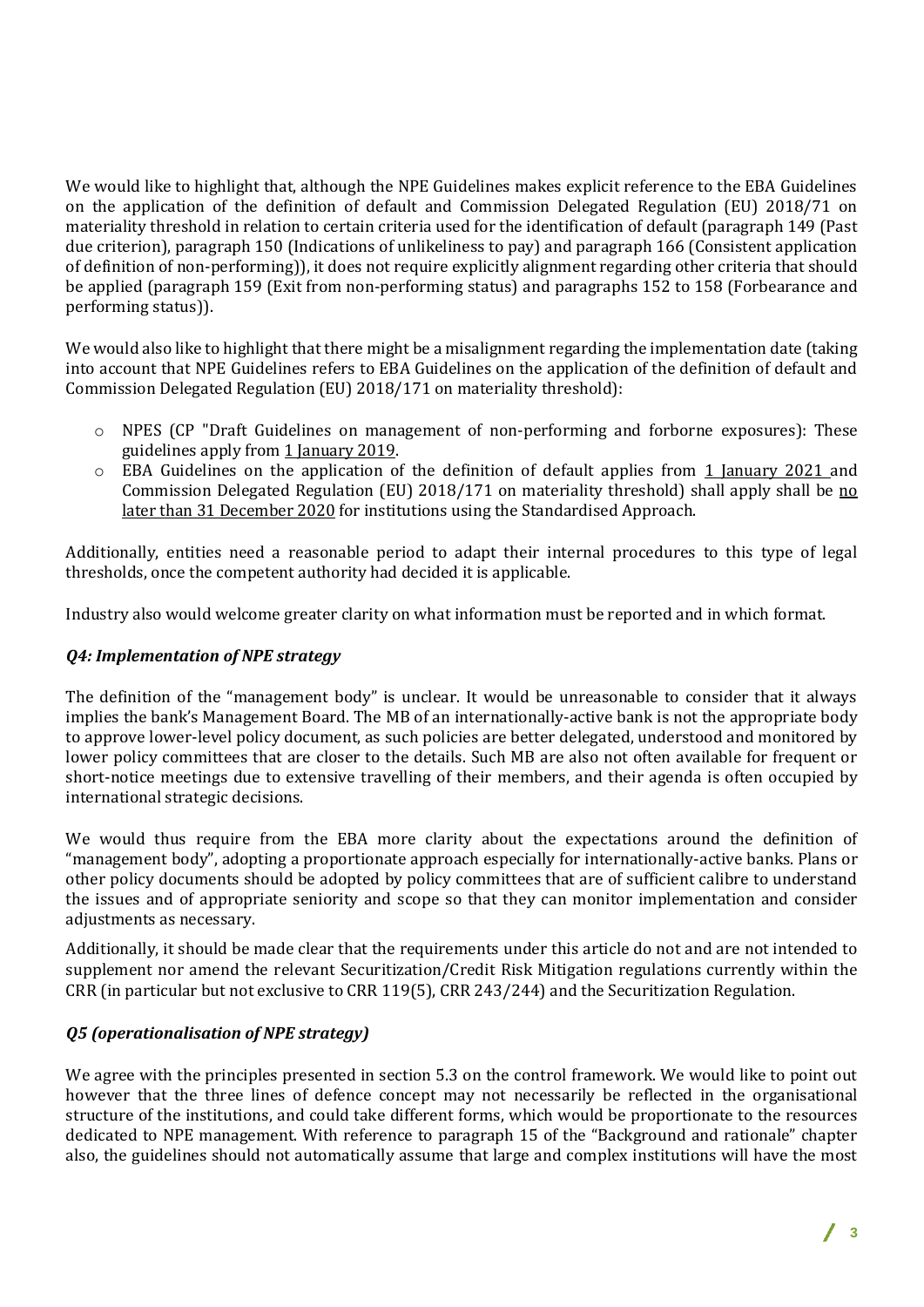developed NPE management organisational structure, but rather for organisational aspect of management of NPE to be commensurate with the size and complexity of the NPE of an institution.

## *Q6 (forbearance):*

The proposed viability assessment can be difficult to implement in the case of corporate clients. Although there are standard procedures, given the peculiarities of each case it is difficult to have an automatic viability assessment in place.

Paragraph 132 is related to reverting forbearance measures in case some conditions are met, but this may not be consistent with local legislation in some MS For example, in Spain banks cannot ask for additional guarantees, while in Italy the concession of an "additional security" as stand-alone measure is subject to some legal constraints. Therefore, this measure can be implemented only in combination with other FBE measures.

Moreover, we deem that not only "*modification of the terms and conditions*" but also "*refinancing*" should be included within the short-term measures.

Finally, pending the final issuance of the "*EBA Guidelines on loan origination, monitoring and internal governance"*, banks should be allowed to suspend the implementation on the affordability assessment criteria until the final guidelines are in force.

## *Q8: (Requirements on timeliness of impairments and write-offs of NPEs):*

AFME considers there needs to be greater flexibility. For example, in the case of non-EU subsidiaries, in some countries partial write-offs are common, while in others it is not the case. In the case of portfolios of small, similar exposures, using quantitative indicators at client level is not advisable as the analysis is usually performed at portfolio level.

## *Q9 (proposed threshold for property-specific valuation (EUR 300,000))*

The EBA explicitly mentions that Articles 208 and 229 of the CRR apply. However, the proposed requirements concerning valuation and monitoring/review of property values are stricter than those in the CRR. The requirements in the draft guideline on annual valuations should be consistent with those of the CRR.

In particular, we have serious reservations about the requirement for regular property-specific appraisals of collateral for NPEs of over EUR 300,000, since it is inconsistent with the CRR. Annual monitoring based on the so-called prudential market fluctuation concept already ensures a close analysis of the market for commercial and residential property. The value of collateral is also reviewed and, if necessary, adjusted if there is a specific reason to do so. Furthermore, the introduction of a fixed de minimis threshold of EUR 300,000 for a simplified valuation procedure would conflict with national market practices, placing an additional operational burden on banks, despite the high-quality monitoring, review and revaluation processes already in place.

We are therefore opposed to the introduction of a fixed de minimis threshold and would instead recommend aligning the valuation and monitoring/review requirements in the draft guidance with those in Articles 208 and 229 of the CRR.

If the threshold is to be introduced, we also consider there to be several impracticalities with the EBA proposal: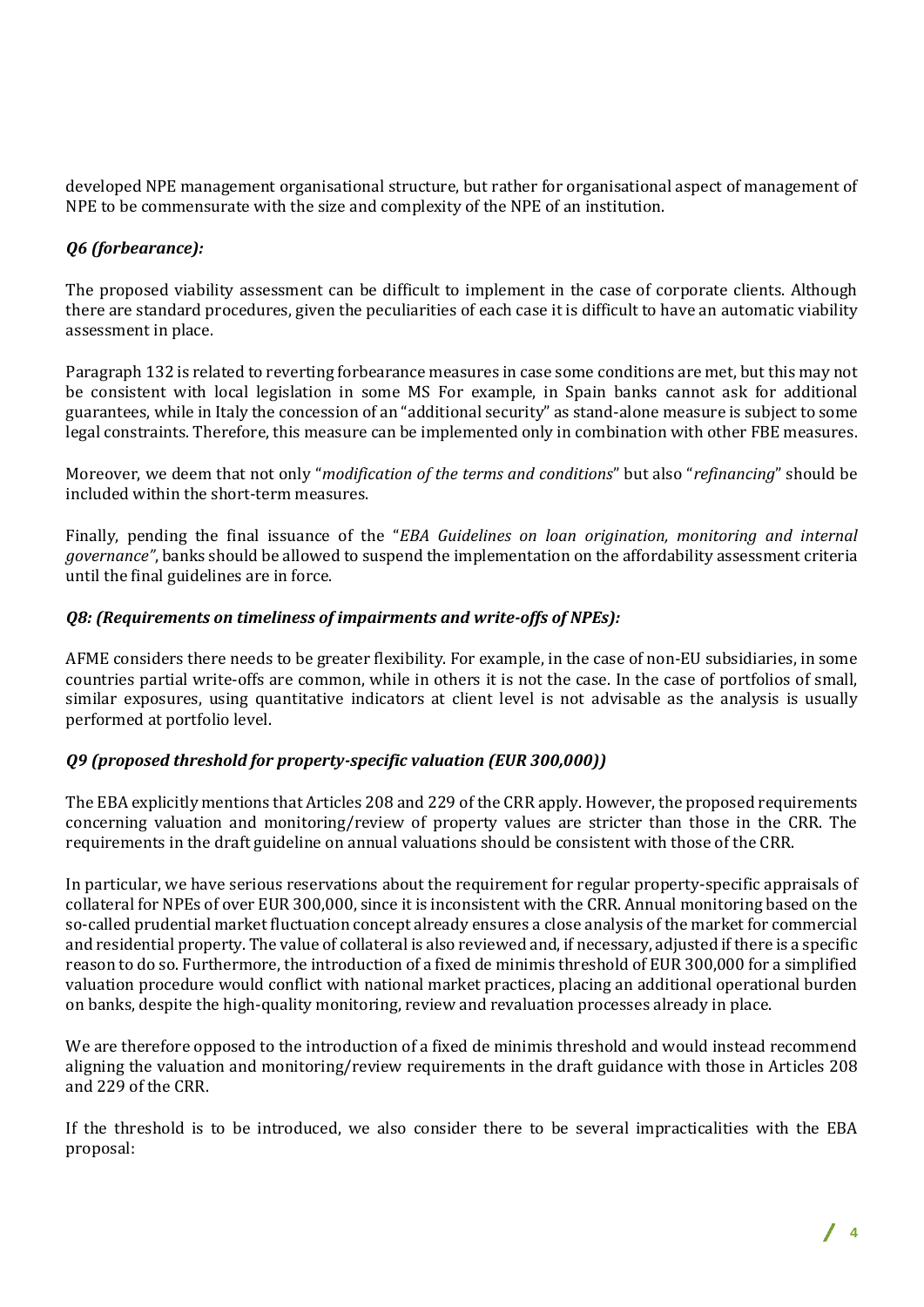- The threshold is too low, in particular for big cities.
- The threshold should take into consideration non-euro denominated properties for instance the situation where the local currency has appreciated significantly against the euro-denominated threshold. On the valuation of movable property collateral, it should be better clarified what the perimeter of movable property to be collateralized should be. The EBA should provides a better definition of "movable property" and a clear indication of the rationale behind this - for example, it is unclear whether we should consider registered movable properties and pledges on commodities/goods and/or not listed Financial Assets.
- It is not feasible nor necessary to complete physical valuations of all NPE properties given the volume, even introducing a threshold of  $\epsilon$ 300k would result in significant volumes of physical valuations.
- Many FBEs are only in short term fin different so we consider it unnecessary to include these in a physical evaluation. For long term FBE we see strong rehabilitation performance hence we would disagree with imposing a physical valuation on these collaterals.
- The additional cost of more frequent & physical valuations would increase the cost of managing NPE's and cost to the customer which could lead to unnecessary erosion of equity.
- Our recommendation would be to limit physical valuation to those collaterals which are at repossession only (which are more likely be the result of no contact and/or inability to engage in a plan).
- Regarding frequency of valuation for non-residential immoveable property, 1 year is considered too short given that the sale process can take longer than this. It is recommended that only in the event of a sale not being in progress (i.e. no offer post 1 year from repossession) would a further annual assessment be made. (Worth also noting that whilst It is unlikely that following repossession on a residential property, a sale would not be complete within 3 years, the "sale in progress" exclusion would also be recommended in this situation also).
- In addition to above, with regards to Section 9.7.249 may conflict with some securitisation agreements, especially in the case of Reverse Mortgage Backed Securities or Commercial/Residential Development CMBS whereby the originator may be required to complete renovations/construction/development on properties to realise market value for investors in the notes in an event of default of the borrowers. Noteholders (especially in a publicly offered RMBS/CMBS) would often chose this route despite it being it being less economical (i.e. the land plus development cost is less than the market value of the developed property) due to the differences in liquidity of the underlying and the operational burden of the former.

## **AFME contact :**

**Constance Usherwood, (Director, Prudential Regulation)**

[constance.usherwood@afme.eu](mailto:constance.usherwood@afme.eu) Direct +44 (0)20 3828 2719 Mobile +44 (0)7785 623439

**About AFME**